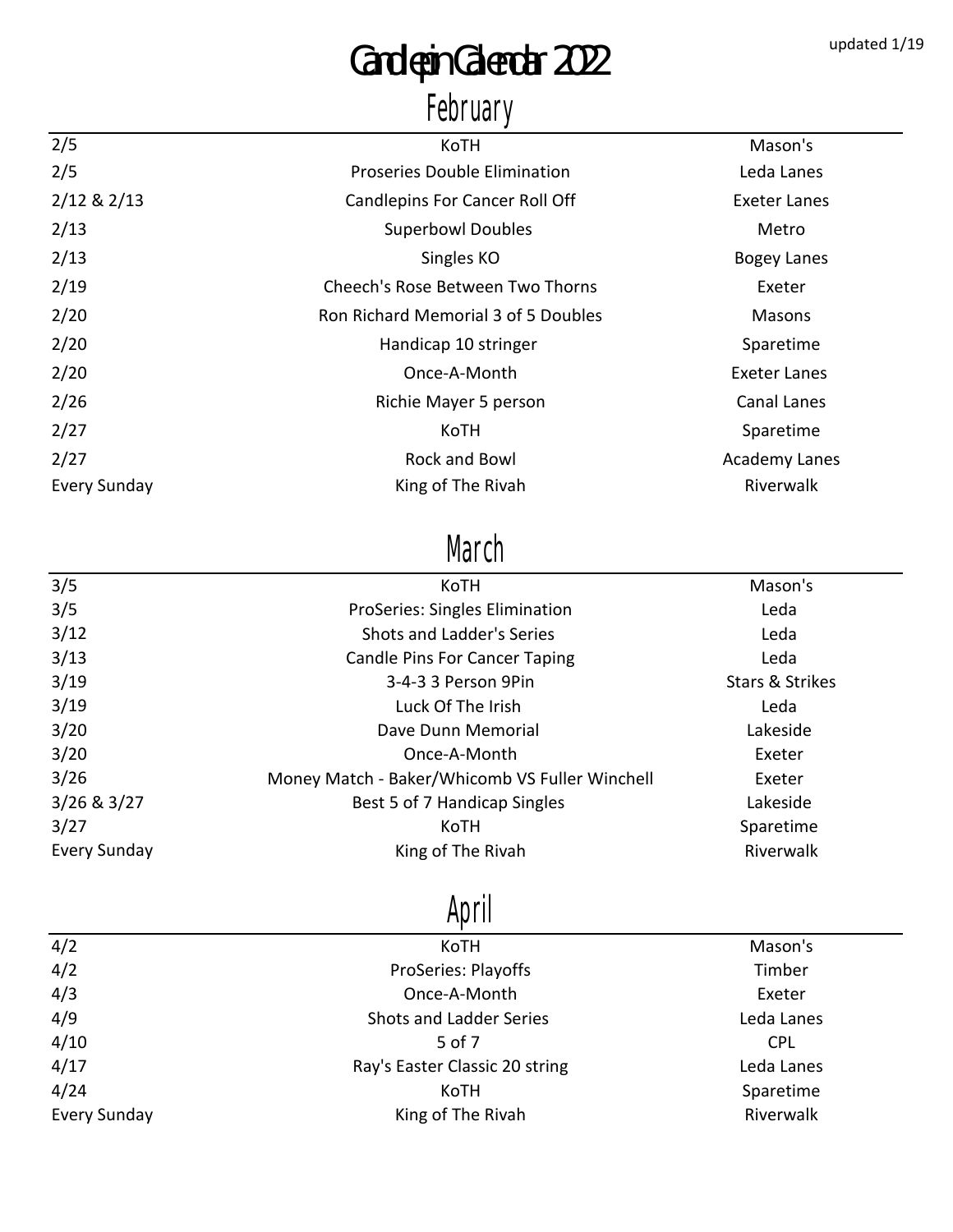# Candlepin Calendar 2022 updated 1/19

#### May

| 5/1                  | Scratch 10 Stringer                 | Sparetime                     |
|----------------------|-------------------------------------|-------------------------------|
| 5/7                  | KoTH                                | Mason's                       |
| 5/7                  | <b>Battle of The Sexes</b>          | <b>Bowl O Rama Portsmouth</b> |
| 5/14                 | Cheecha Rose                        | Exeter                        |
| 5/14                 | <b>Shots and Ladders</b>            | Leda Lanes                    |
| 5/14                 | Single Ladder - Amateur Tour        | <b>Union Street</b>           |
| 5/15                 | Senior Scratch 5 Stringer           | Sparetime                     |
| 5/21                 | Out Run The Bear                    | <b>Millis</b>                 |
| 5/22                 | Doubles Scratch 10 Stringer         | <b>Academy Lanes</b>          |
| 5/22                 | KoTH                                | Sparetime                     |
|                      | June                                |                               |
| 6/4                  | KoTH                                | Mason's                       |
| 6/5                  | Random Draw Doubles - Amateur Tour  | Sparetime                     |
| 6/11                 | <b>Shots and Ladders</b>            | Leda Lanes                    |
| $6/24 - 6/25 - 6/26$ | <b>Mixed Worlds</b>                 | Academy                       |
| 6/26                 | KoTH                                | Sparetime                     |
|                      |                                     |                               |
| 7/9                  | <b>Shots and Ladders</b>            | Leda Lanes                    |
| 7/17                 | Singles TenStringer - Amateur Tour  | Sparetime                     |
| 7/24                 | KoTH                                | Sparetime                     |
|                      |                                     |                               |
| 8/6                  | котн                                | Mason's                       |
| 8/7                  | First Leg Triple Crown 5 Stringer   | Leda Lanes                    |
| 8/13                 | <b>Shots and Ladders</b>            | Leda Lanes                    |
| 8/20                 | Baker Format Team - Amateur Tour    | Leda Lanes                    |
| 8/28                 | KoTH                                | Sparetime                     |
|                      | September                           |                               |
| 9/5                  | KoTH                                | Mason's                       |
| 9/10                 | <b>Women's Scratch Doubles</b>      | Portsmouth                    |
| 9/10                 | Shots and Ladders                   | Leda Lanes                    |
| 9/11                 | Second Leg Triple Crown 10 Stringer | Leda Lanes                    |
| 9/25                 | KoTH                                | Sparetime                     |